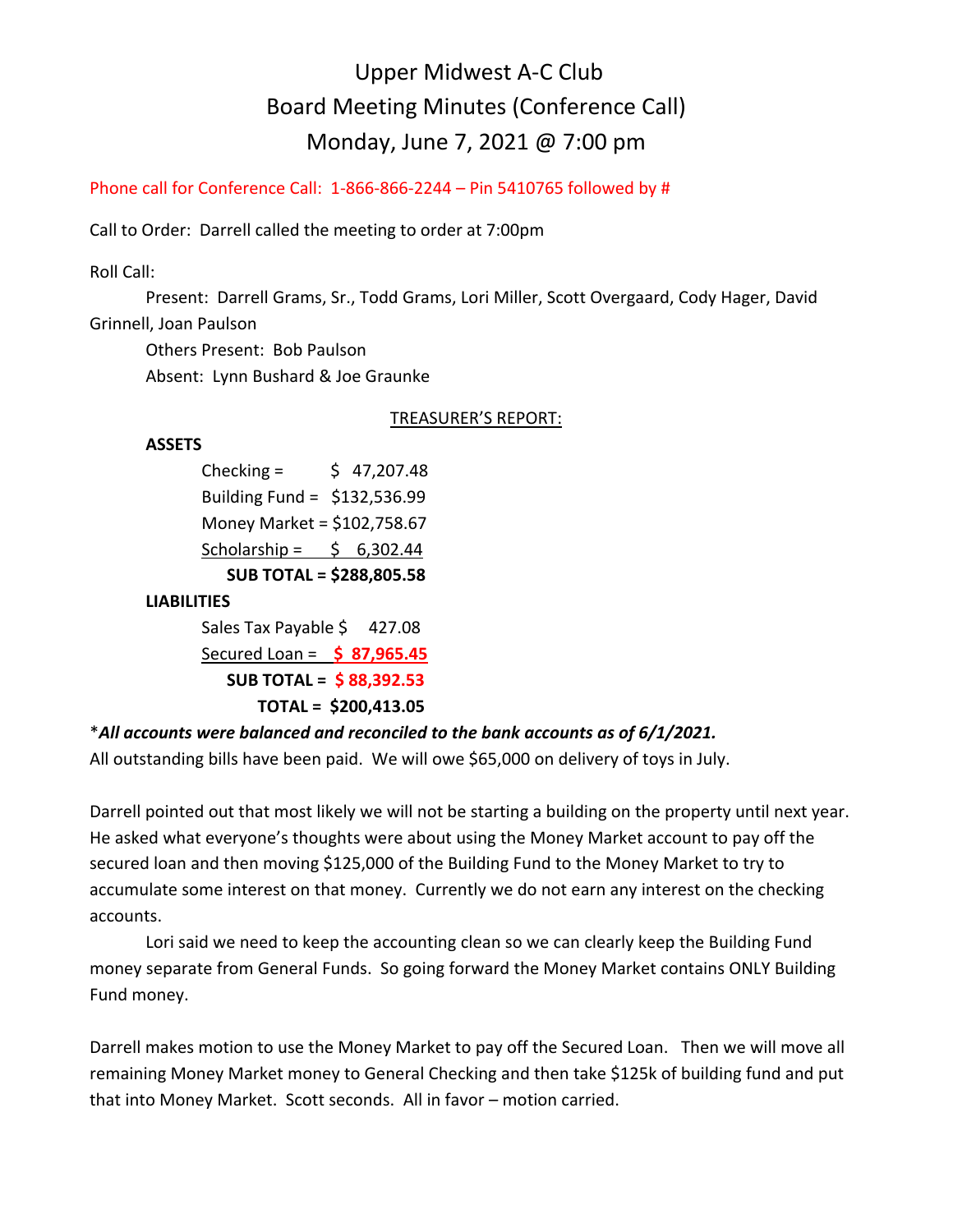Scott makes motion to approve the treasurers report without changes. Lori seconds. All in favor – motion carries.

# SECRETARY'S REPORT:

Review & Approve 6/7/2021 Conference Call Agenda. Todd makes motion to approve agenda. Scott seconds. All in favor – motion carries.

Review & Approve 4/17/2021 Board Meeting Minutes (BOTH):

Darrell pointed out on the 4/17/2021 Board Meeting Minutes (long version) – that some amendments need to be made on page 3 in the President's Report where he was discussing the building pad. Darrell pointed out that he had misspoke about the logistic of the equipment. Lori & Darrell will make adjustments and get Darrell's approval on the changes. Then Lori will provide corrected minutes to the board and we will review for approval at the next meeting. We all agree that we can still make changes to the minutes because they have not yet been approved by the board.

Review & Approve 4/17/2021 Board Meeting (Special Meeting) Minutes: No corrections or adjustments needed. Todd makes motion to approve. Scott seconds. All in favor – Motion carries.

## **Important upcoming dates:**

June 1<sup>st</sup> was the Newsletter HARD Deadline. June 12<sup>th</sup> @ 9am – Board meeting – Hutch (Rescheduled to June 7<sup>th</sup> via Conference Call) July 22, 2021 (Thursday) at the Fairgrounds (8:00am) July 23<sup>rd</sup> thru July 25<sup>th</sup> daily at the show (8:00am)

Bob Paulson pointed out that he was in Runnings getting feed and Runnings told him they wanted to display our raffle tractor there from July  $1<sup>st</sup>$  to the time of the show. Scott will put that information in the newsletter. Lori thinks we should have a supply of Raffle Ticket Request Forms there with the tractor.

Website & Facebook Updates: Scott was going to send April a message to get the toy information and raffle tractor information back on top of the website as well as the raffle ticket request form. We all agree that all show related items need to go back on top. Scott was waiting until after this board meeting to notify April in case there were any other changes. Lori and Todd will post reminder notices of the show on all of the Facebook sites.

Archives: Nothing new at this point.

\* We also still need to get all of the files that are being stored at Larry Karg's. We want to make sure we keep this on the agenda as an action item.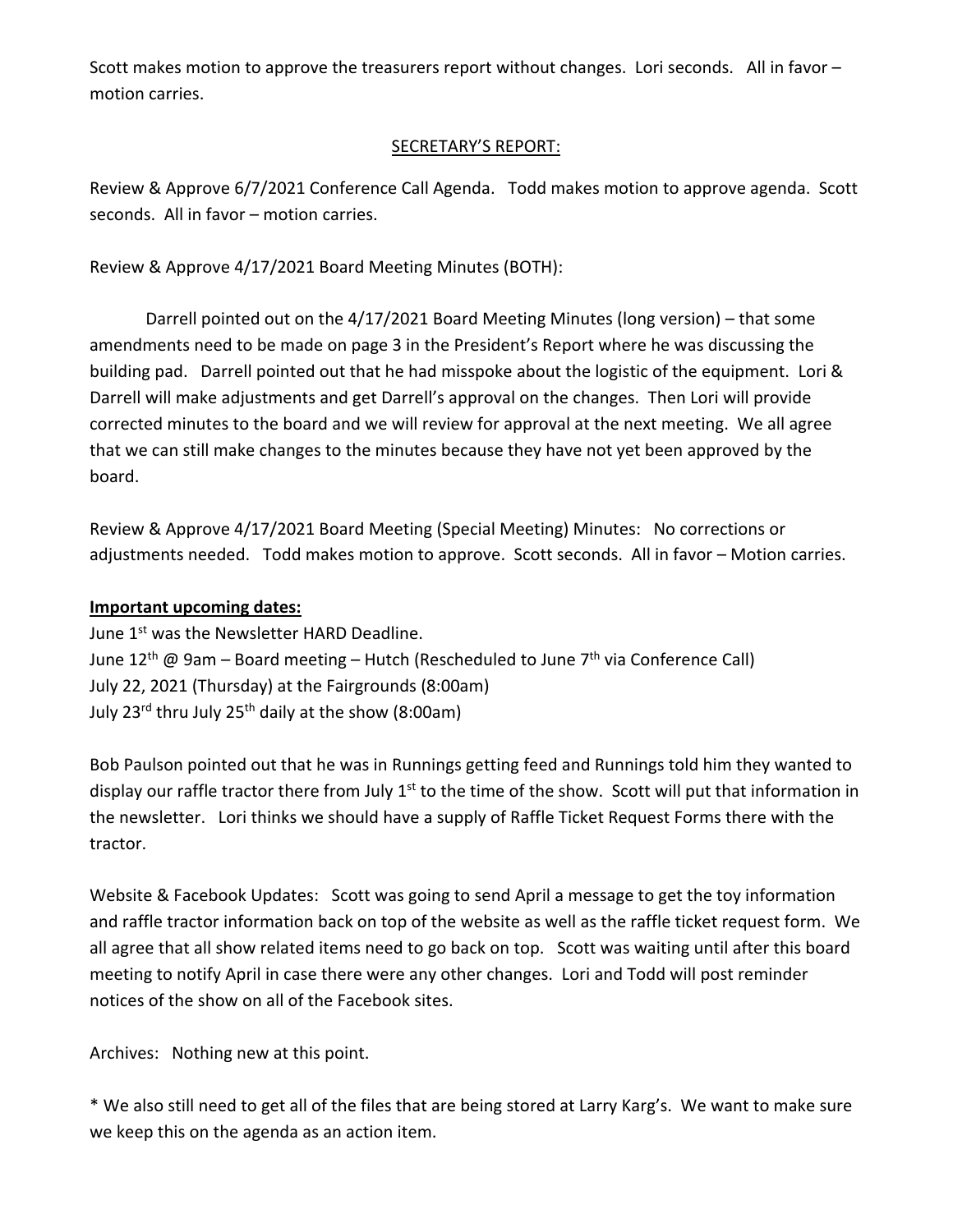Scott makes motion to approve the Secretary's Report. Dave seconds. All in favor – Motion carries.

#### PRESIDENT'S REPORT:

**Marlow Illg donation** – Scott reported on Marlow's 1962 D-15 with an industrial shuttle clutch, backhoe and loader that he picked up in South Dakota around 7 years ago. Marlow drove it off the trailer at his house but it currently run does not run. Marlow noticed the hydraulic control valve was leaking for the backhoe and had it repaired but never got it back on the tractor. Marlow would like to sell this tractor to the club. Gary Agrimson would like to purchase the D-15 from Marlow for the club and has offered to pay Marlow \$1,000, which Marlow accepted but he would also like a letter of donation. Tom Foss has offered to do the mechanical work to get this thing running again, free of charge to the club. Scott said it needs new foot clutch for sure. Hydraulic hoses, fluids, etc. Scott reports that it will need to be split to fix the clutch. The club would need to pay for the parts. Gary and Scott estimate a cost of around \$2,000 for parts. Once the work is done we could use it for loading, unloading, and maybe at the building project. Proposal is that if the Club gives go ahead, Gary will purchase it. Marlow has someone else that wants it if we do not want it so he would like to know ASAP. We would not have to invest anything until they figure out if it is worth repairing. Darrell wants to carry this to another board meeting. Marlow would like to know sooner. Lori points out that if Gary does the work he did on the raffle tractor we would be dumb not to let him be in charge of this for us. Scott thinks the back hoe looks pretty good. Maybe the bottom pin or drop harp pin needs to be replaced. Todd makes motion to have Gary buy Marlow's D-15 and have Tom do the work. The Club will buy the parts needed. Scott seconds. All in favor. Motion carries.

Darrell said Curt Anderson did some work out at the property and Larry Karg used his Bobcat with a roto-tiller to break up the chunks and level the black dirt at the property and said it looks beautiful. It is now ready to seed. Scott and Gary are going to plant grass/something on the site on Wednesday this week. Connie Reinert will also be there taking pictures for an article she is writing.

**Mathison family donation and memberships** – The Mathison Family of Hutchinson donated a 416 H Garden Tractor with a cab and snow blower, mower and sound system. They did this to honor their father. Currently this tractor is at Darrell's in his shed. An article will be in the newsletter how Mr. Mathison made this. They asked if the club would consider THREE one-year memberships, one for each of them. Scott has the article and pictures for the upcoming newsletter. Darrell reports that the daughter will try to make it to our show. Scott makes a motion to pay for the 1 year membership for each of them. (Hopefully they will renew after that). Todd seconds – All in favor – Motion carries.

**Webmaster's membership** - Lori makes a motion to have the club pay for the webmaster's membership renewals (AUTOMATIC) for as long as he/she is the webmaster. Darrell seconds. Motion carries.

Banquet information – Dottie May stepped up and has organized the GOTO banquet for Thursday July 22, 2021. The caterer is hired and Dottie reports that she has it all under control. She has people that have offered to help her. She said if anyone has questions they can call her at any time.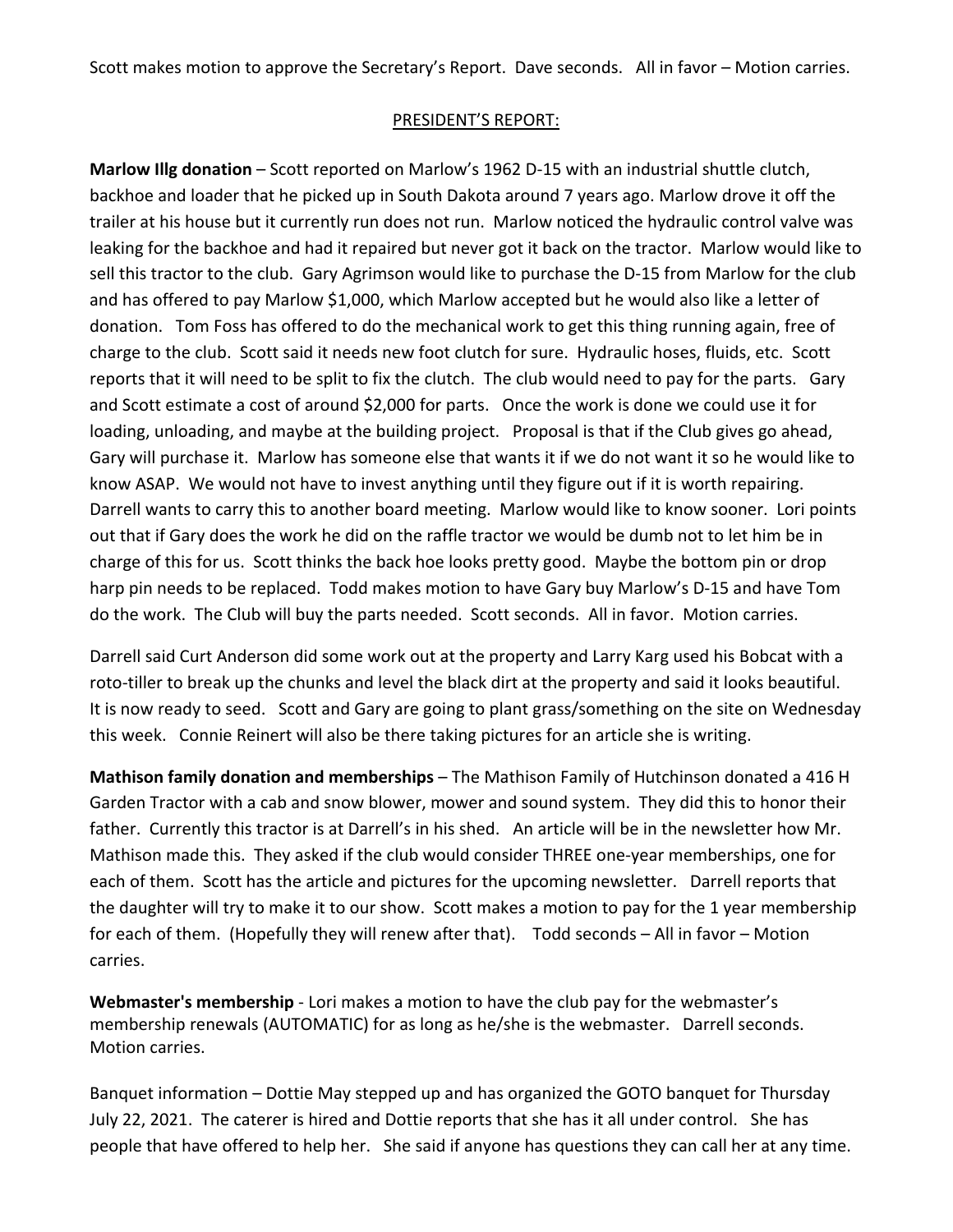Lori makes motion to approve President's report. Todd seconds. All in favor – Motion carries.

#### MEMBERSHIP REPORT:

Total Members as of June 7, 2021: 416 - This number includes: 20 **new** members in 2021 & 64 expirations, some of which we expect will be renewed at the show.

Todd makes motion to approve the membership report – Lori seconds – All in favor – Motion carries.

#### COMMITTEE REPORTS:

#### **Show Committees:**

**Volunteer Meals** – Todd makes a motion for Arlene to coordinate LUNCH ONLY box lunch meals from Cashwise at \$5.00 each for Wednesday and Thursday ONLY. Not Monday or Tuesday and no breakfast or dinners. Get a combination of A FEW different sandwiches for each of the two days – **NONE with Mayo so they can be taken outside to eat**. Also get bottled water. Budget is \$650. Lori seconds – All in favor – Motion carries. The club purchased 10 coolers within the last 5 years so there should be a large supply of them in the club trailer. Also, the refrigerator in the kitchen should hold a large number of these sandwiches.

**Family/Ladies/Children (Joan):** Joan said all is going well. Joan sent to Scott what she wants him to put in the newsletter. Joan reports that Bonnie Mohr has a lot of the tractor pictures left over. She wants to advertise them somewhere. She will give us one for the scholarship raffle.

**Bus Trip to the museum**. Joan got ahold of the museum and a bus will go to the museum Friday and Saturday between the farm trips. Museum will be a good will donation for entry.

**Wheels & Cogs -** is on. Joan is coordinating.

**Ladies' activities.** Joan will have a list of vendors in the building so everyone knows who is there as well as a list of activities.

**Food Vendors (Bob):** Bob is having trouble getting some of the vendors to respond. But he thinks he should have 5 or 6 in addition to what we had before. Scott wants to know where they will be so we can do that map. Possibly the north side of the pavilion on the sidewalk. Bob said we have to be cognizant of fire lanes. Bob said he will get to Scott the location of the food vendors so Scott can get the map done.

**Field Demo (Cody):** Cody said everything is on schedule but so far no volunteers for the D19 plowing teams. Darrell said Charlie Widlund is bringing four D-19s to the show but hasn't said anything about plowing. Darrell reports that the field has been sprayed and that bill has already been paid.

**Garden Tractor Display & Entertainment (Bobby):** Bobby told Darrell everything was on track.

**Tractor Registration:** Brenna Grams re-did the Tractor Registration and Safety Form and that has been added to the website. They have started coming in and Brenna is coordinating. She will also make sure Arland has what he needs for the parade announcing.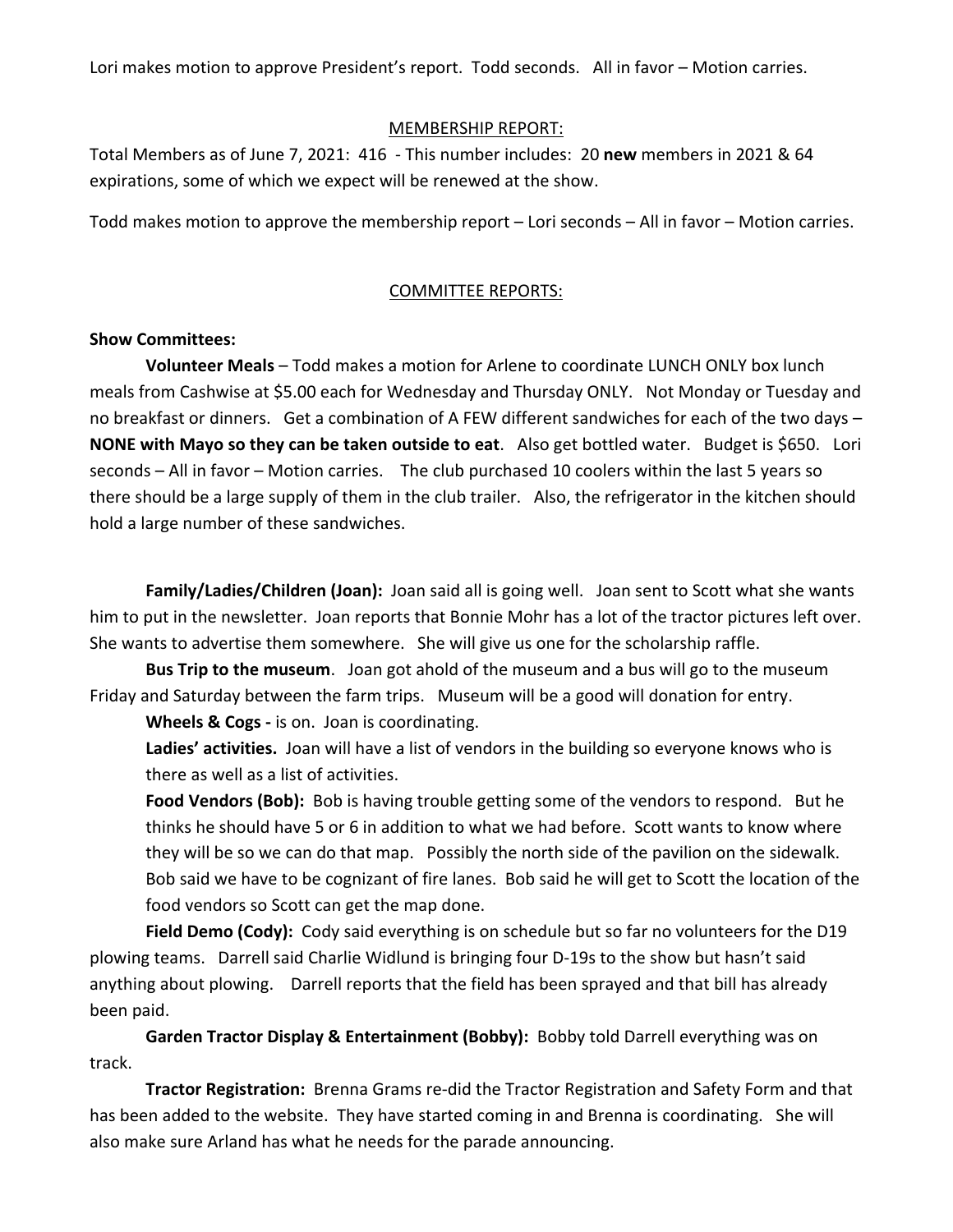**Toy Vendors (Lori) –** Lori said all is good. We are full. She is working with Rich on placement of the vendors in the building. There will be NO VENDORS in the Agribition Building at this point.

**Golf Carts (Todd):** Golf cart reservations are coming in hot in heavy.Can Scott put a reminder in the newsletter saying that they are first come/first served? **(UPDATE 6/8/2021 – Todd got a call from Gresser – They cancelled our order and will not be bringing ANY golf carts to our show. We will be scrambling to get carts and hopefully will not incur too much of a loss on these carts.)**

Lynn reports Skid loaders, UTV's, Bobcats, etc.: Contacts with Lano's and Farm Rite - whatever the Club usually gets from these two companies isn't available as of today. They requested that he call back in early July for availability. Darrell said if he needs to bring his skid loader he will.

**Scholarship Committee:** Cody said they have 3 applications so far. He hasn't even looked at them yet. He is planning to meet with the rest of the committee at the show. We need to know if any scholarships were awarded in 2019 because no checks were written. Cody, Dale & Ken will check their records and see what happened. Cody seems to think we awarded two but they never got the transcript or other requirements from them.

**Swap Meet:** Darrell can't find the list of people who prepaid for 2020. He is going to check with Doug Stade to see if maybe he has a copy of that information somewhere. Norm Grams is taking over the swap meet coordination. Darrell will give him the stuff from Joe and the map. Larry Karg wants a couple of spots. We will keep some spots for the Schipansky donation which will go next to Lad & Laddie Benes.

**Biffs/Dumpsters:** Darrell reports they are ordered. We ordered less because there are new bathrooms on the grounds. Dumpster is also ordered and that will come on the 22<sup>nd</sup> and pick up on the 27<sup>th</sup>. They will also bring one to the building site so we can get rid of the debris there.

**Camper Parking:** Lynn reports many out of state callers requesting information about camping and he is hoping enough sites will be available. Darrell said if we need additional camping sites we can put campers down on higher ground in the trailer parking and have trailers parked over across the way on our property. Lori asked if they can put campers on our building site property as well. Yes, but it will be very dusty over there if the grass isn't growing yet. Bob pointed out that we can't park any campers at the west end of the pulling track.

**Toy Committee:** Darrell said they are at 750 sold. SpecCast is not worried one bit about us selling all of our toys. It will be nice to have some to sell at the show.

**Building Committee:** Darrell reports the building site prep is done. The pad is now built up correctly with close to 6 foot of fill and is now even with the road. The heavy equipment operators were all there for a full 3 days – all as volunteers. When all is said and done we will have at least \$15,000 into the cost of building that site. Darrell said we have increased the value of the land tremendously. It looks much better and drains water as it should. We will still need some black dirt for the edges of the driveway so we can get grass to grow. Darrell told Bob we should ask the city to close the outstanding permit for the culvert once we get some grass growing.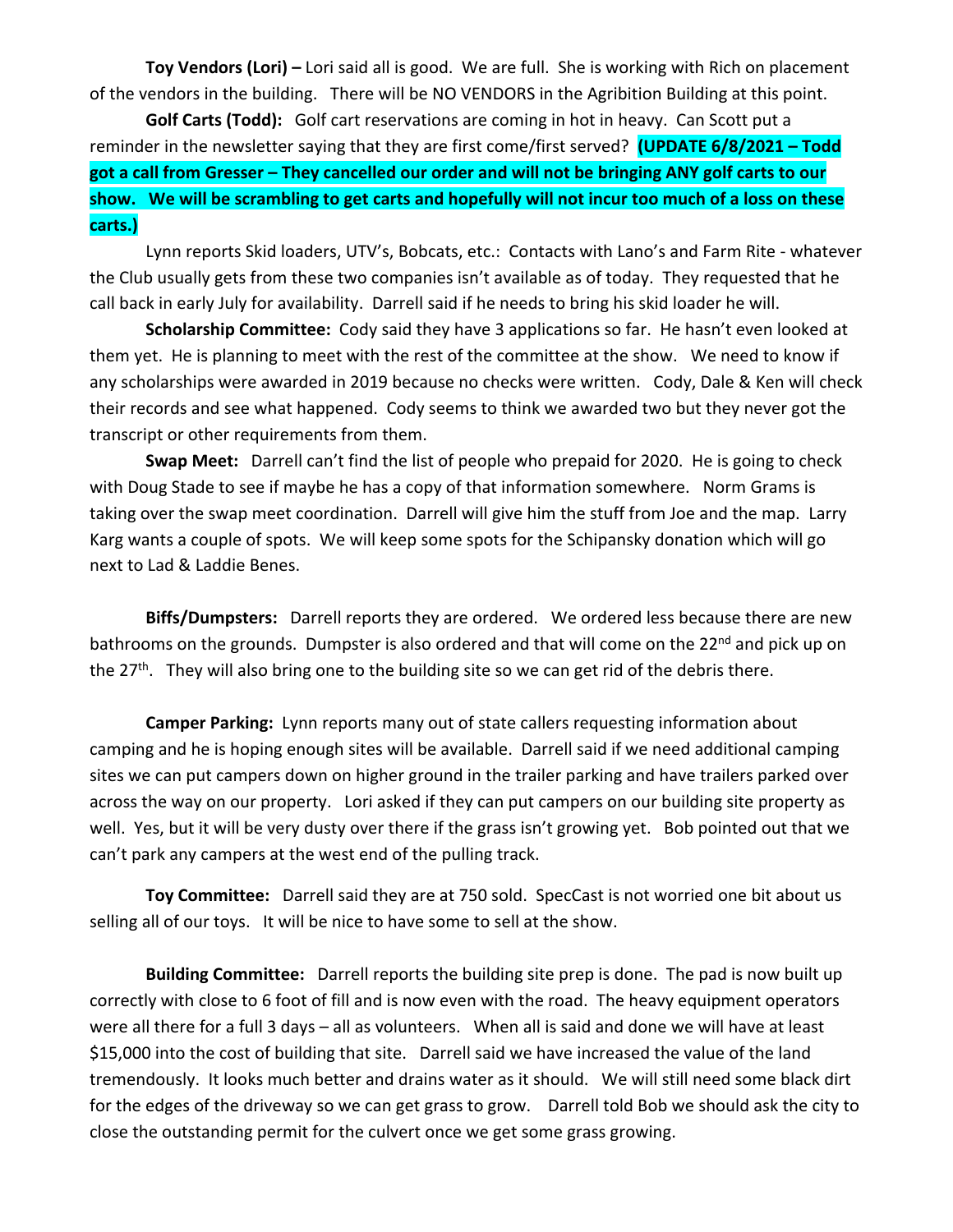In earlier minutes Darrell reported that Brad had told him he would be able to rent a Case dozer for around \$5,000 a week and his employer would also let him use one. When it came time to rent a machine, the Case machine was no longer available, and Brad's company pulled back their offer to let us use one of theirs. So, Darrell okayed Brad to rent the CAT D6XE dozer from Ziegler (using the Minnesota Roadways Rental Account). This was a much bigger machine which moved more dirt faster, eliminating the need for TWO machines. The bill for the dozer ended up being \$9,900 which was more than we anticipated originally but it was good we had it. Roadways also supplied the operator for that machine.

A sheeps' foot was delivered to us by Wm Mueller for our use as a donation by them.

Plehal Blacktopping donated the use of their 12M Cat Blade, in addition to an operator and delivery. We put more than 40 hours on this equipment and operators.

Darrell also addressed this all in the President's report of the newsletter coming out soon. Gary and Scott also volunteered their time all weekend. Curt Anderson and Larry Karg were also involved. A lot of people did a lot of work and it would not have been possible without the volunteers. Darrell pointed out that he has gotten some flack about too many Grams being involved but Darrell points out without them we wouldn't have the site prepped at this juncture and said he couldn't be prouder.

**Nomination Committee:** Nothing to report

**Other Committee Reports:** N/A

#### **OLD BUSINESS -- ITEMS CARRIED FORWARD FROM PRIOR MINUTES AND AGENDAS:**

**Trademark of Upper Midwest A-C Club name:** Due to COVID our application hasn't even been picked up yet. The attorney said most likely another 1 to 3 months before we hear anything.

**Donation of Equipment from Northern Minnesota** – Nothing new to report.

**Donation of Allis Chalmers running gear with a hoist from Michael Crowe** – Darrell talked to Michael. Either he will bring it to the show or Darrell will meet him half way.

**Newsletter:** Fall Newsletter deadline is September 1, 2021.

**Bylaws:** Have been posted to the website.

**Reels of Film:** Scott dropped off 20 reels in March. Should be July or so before we hear anything.

**Membership Fee**: Increase rates next year. Need to update the forms and website but the change doesn't take effect until January 1, 2022.